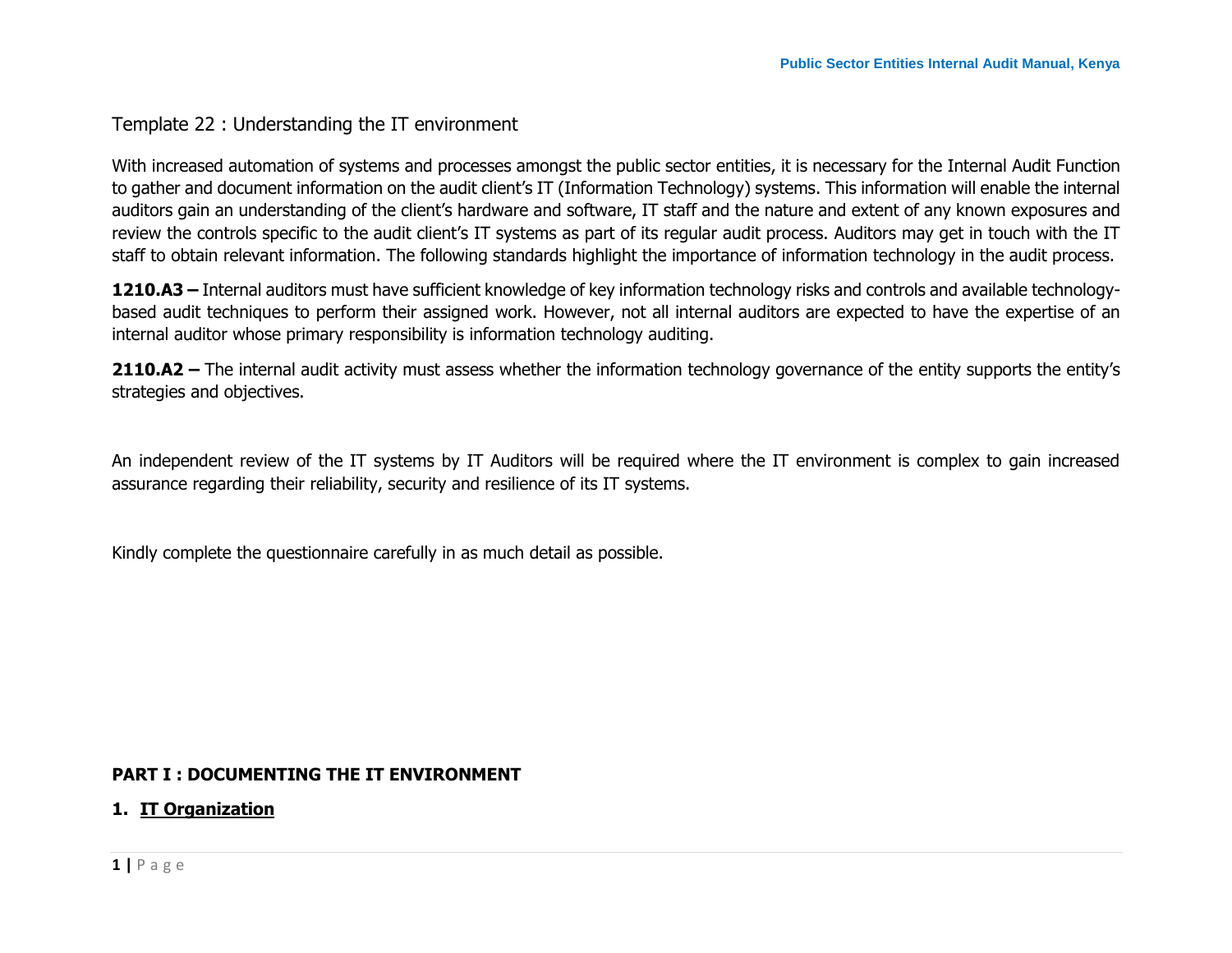**Obtain details of the IT Organization, include an IT entity chart if possible.**

# **2. Main characteristics of systems and environments**

For each business process, state the IT systems that support the initiation, processing, recording and reporting of transactions.

| <b>Business</b><br>process/sub-<br>process<br>transaction | <b>Application</b><br>system                                                                                          | <b>Transactions</b>                                                                                                  | <b>Database</b>                                                                                                            | <b>Operating</b><br>system                                                                        | <b>Location</b>                                                    | <b>External links</b>                                                                       |
|-----------------------------------------------------------|-----------------------------------------------------------------------------------------------------------------------|----------------------------------------------------------------------------------------------------------------------|----------------------------------------------------------------------------------------------------------------------------|---------------------------------------------------------------------------------------------------|--------------------------------------------------------------------|---------------------------------------------------------------------------------------------|
| List each business<br>process                             | What is the name<br>of the application<br>system(s) used to<br>process<br>transactions in<br>the business<br>process? | Approximately<br>how many<br>transactions are<br>processed by the<br>application<br>system during a<br>given period? | Where is data<br>processed on the<br>application<br>systems stored?<br>What is the name<br>and version of the<br>database? | What operating<br>system does the<br>application(s) and<br>database(s) run<br>$on$ – and version? | Where is the<br>hardware and<br>software<br>physically<br>located? | Are there any<br>external links<br>accessing data<br>processed in this<br>business process? |
|                                                           |                                                                                                                       |                                                                                                                      |                                                                                                                            |                                                                                                   |                                                                    |                                                                                             |
|                                                           |                                                                                                                       |                                                                                                                      |                                                                                                                            |                                                                                                   |                                                                    |                                                                                             |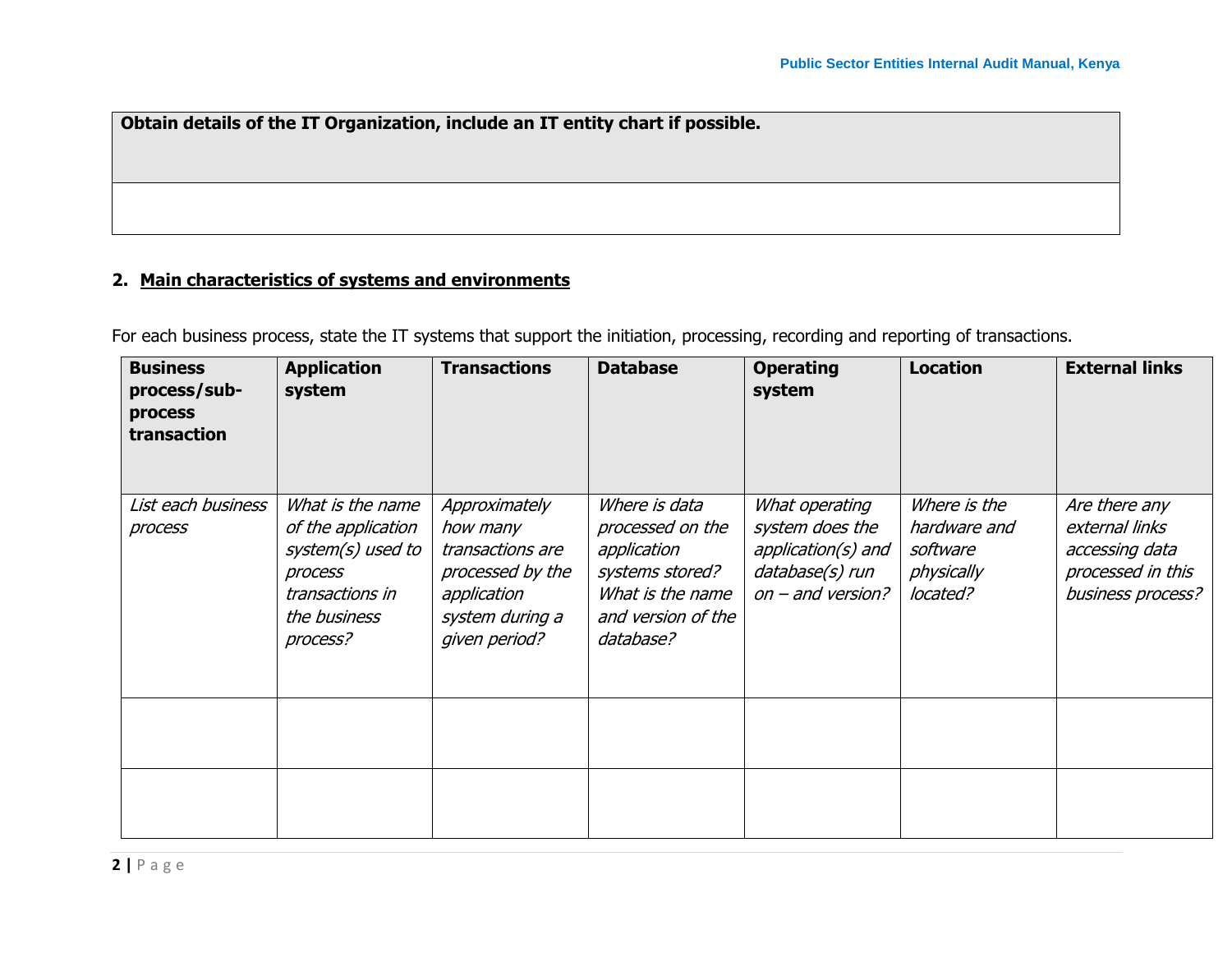For each of the application systems, provide details about the type of application system, number and location of users and whether changes have been made during the period under review.

| <b>Application</b><br>system name | <b>Category of</b><br>application<br>system                                                                      | <b>Purpose</b>                                       | <b>Modules within</b><br>the application     | Implementatio<br>n date                               | <b>Number and</b><br>location of<br>users                                                                   | <b>Changes during</b><br>the period                                                                                   |
|-----------------------------------|------------------------------------------------------------------------------------------------------------------|------------------------------------------------------|----------------------------------------------|-------------------------------------------------------|-------------------------------------------------------------------------------------------------------------|-----------------------------------------------------------------------------------------------------------------------|
|                                   | Is the application<br>system*:<br>- off the shelf<br>- packaged<br>- in-house<br>developed /<br>bespoke<br>- ERP | What is the<br>primary purpose<br>of the application | What modules<br>does the<br>application have | When was the<br>application<br>system<br>implemented? | How many users<br>are there and<br>where are they<br>located i.e. Multi-<br>location or multi-<br>national? | Have there been<br>any changes to<br>the<br>system (or reports<br>generated from<br>the system)<br>during the period? |
|                                   |                                                                                                                  |                                                      |                                              |                                                       |                                                                                                             |                                                                                                                       |
|                                   |                                                                                                                  |                                                      |                                              |                                                       |                                                                                                             |                                                                                                                       |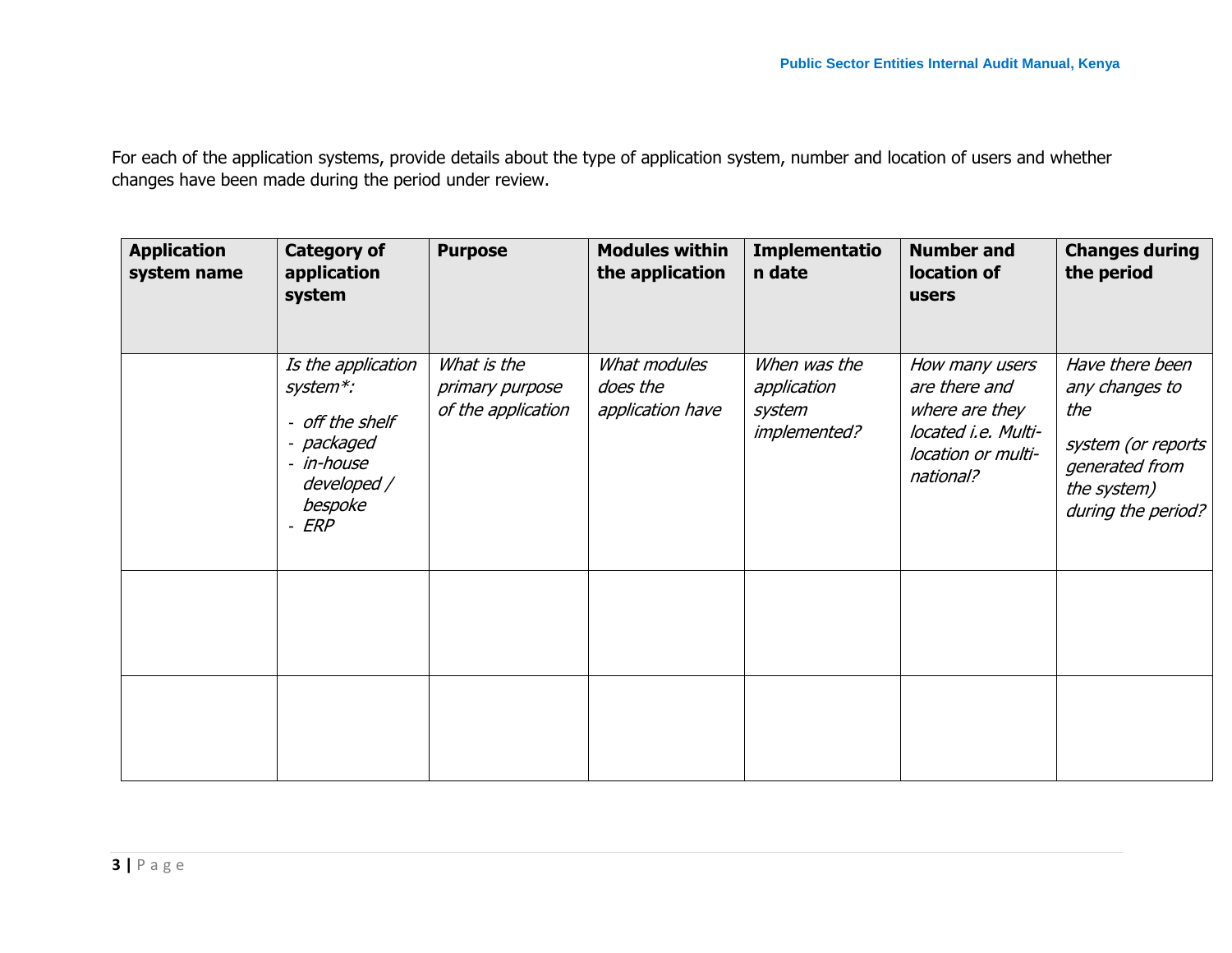#### \* Definitions:

- off the shelf purchased from a vendor, implemented with minimal IT support and restricted from any changes being made
- packaged bought from vendor, requiring IT support for implementation with customization /modification permitted
- in-house developed/bespoke developed specifically for the entity internally or by a software developer, changes and developments can be made
- ERP Enterprise Resource Planning systems consist of a number of integrated modules for multiple business processes/activities
- Multi-location or multi-national are there multiple instances of the application in different locations, are there users in multiple locations

#### **Security Software**

Does the entity use security software other than that which is built into the application and operating systems?

**Comments** 

#### **Internal network**

How are systems networked internally within the organization?

**Comments**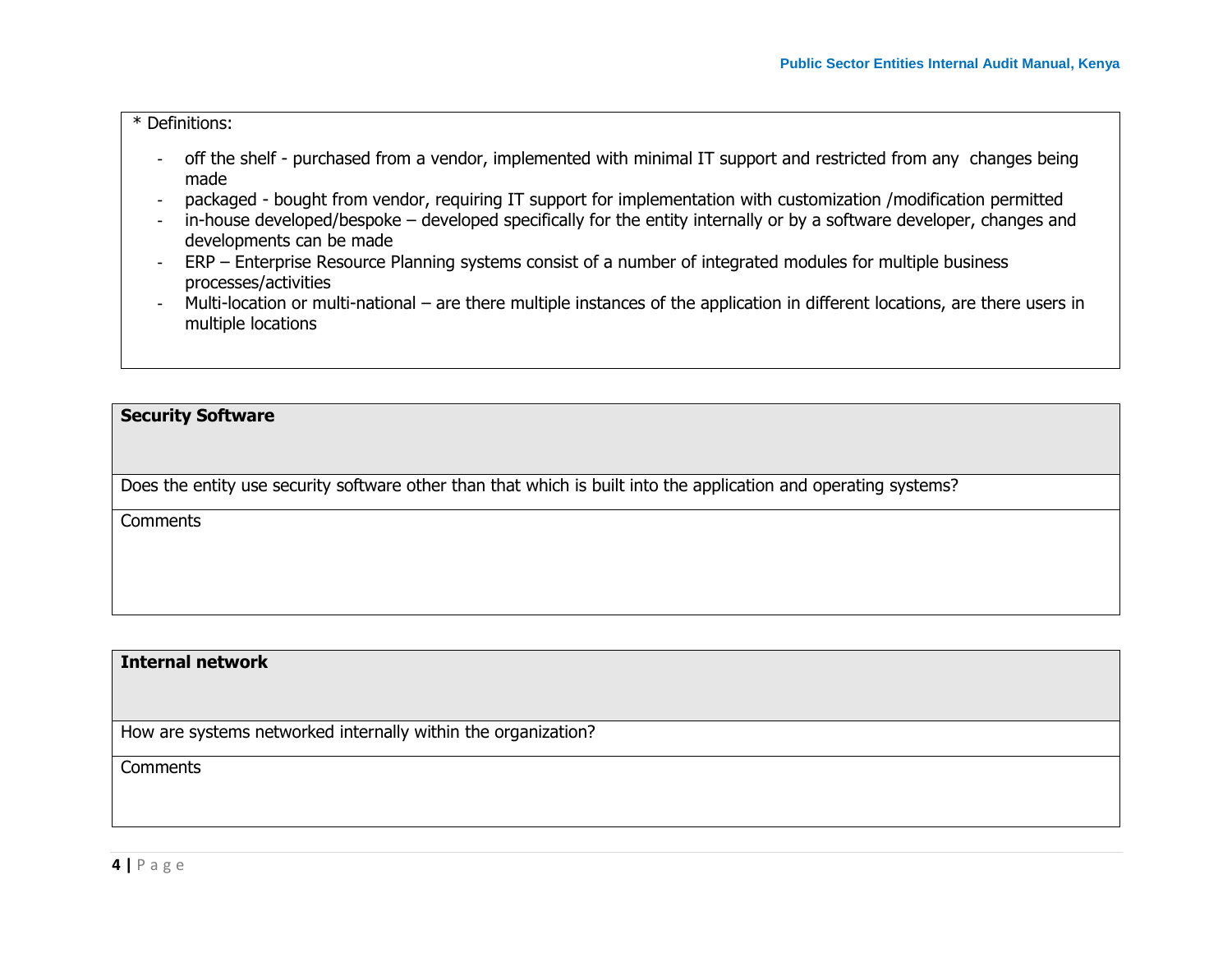## **Perimeter network**

What is the nature of any perimeter network, to allow authorized access and restrict unauthorized access from external parties?

**Comments** 

# **Interfaces**

Describe how data is passed from one system to another (if applicable)

| Interface/journal<br>name /description | <b>Nature</b>                               | <b>Frequency</b>                       | <b>Manual/ Automated</b>                                          | <b>Responsibility</b>                            |
|----------------------------------------|---------------------------------------------|----------------------------------------|-------------------------------------------------------------------|--------------------------------------------------|
|                                        | What data is contained in<br>the interface? | How often does the<br>interface occur? | Is the interface manual<br>(eg a manual posting) or<br>automated? | Who is responsible for<br>running the interface? |
|                                        |                                             |                                        |                                                                   |                                                  |
|                                        |                                             |                                        |                                                                   |                                                  |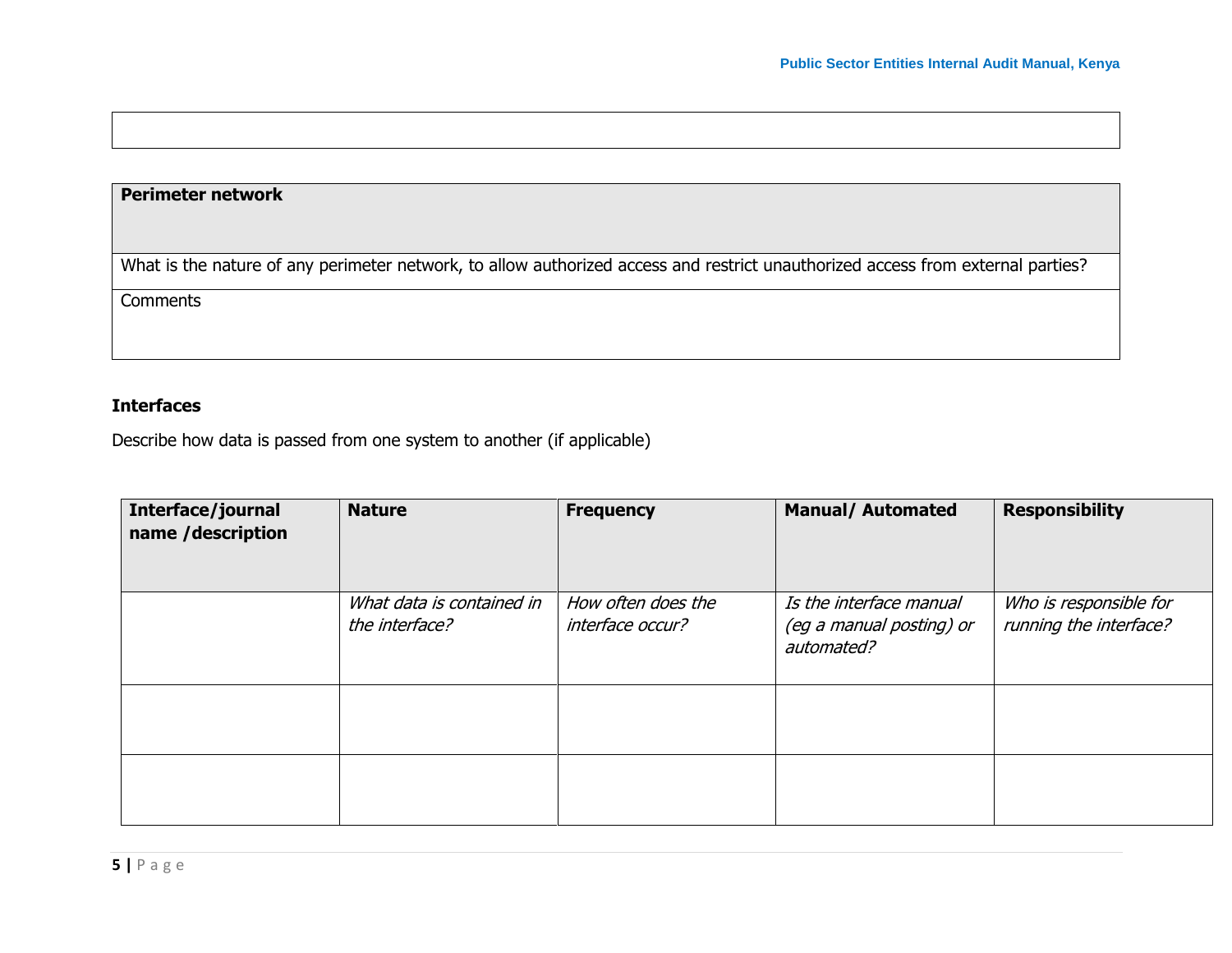Reliance on spreadsheets and reports

| <b>Spreadsheets and</b><br>reports description | <b>Nature and purpose</b>                            | <b>Frequency</b>                              | <b>Nature</b>                                  | <b>Responsibility</b>                                                                        |
|------------------------------------------------|------------------------------------------------------|-----------------------------------------------|------------------------------------------------|----------------------------------------------------------------------------------------------|
|                                                | What data is contained in<br>the spreadsheet/report? | How is the<br>spreadsheet/report<br>produced? | What is the<br>report/spreadsheet used<br>for? | Who is responsible for<br>producing the report /<br>spreadsheet and who<br>receives/uses it? |
|                                                |                                                      |                                               |                                                |                                                                                              |

# **3. IT Activities during the period under review**

**Developments**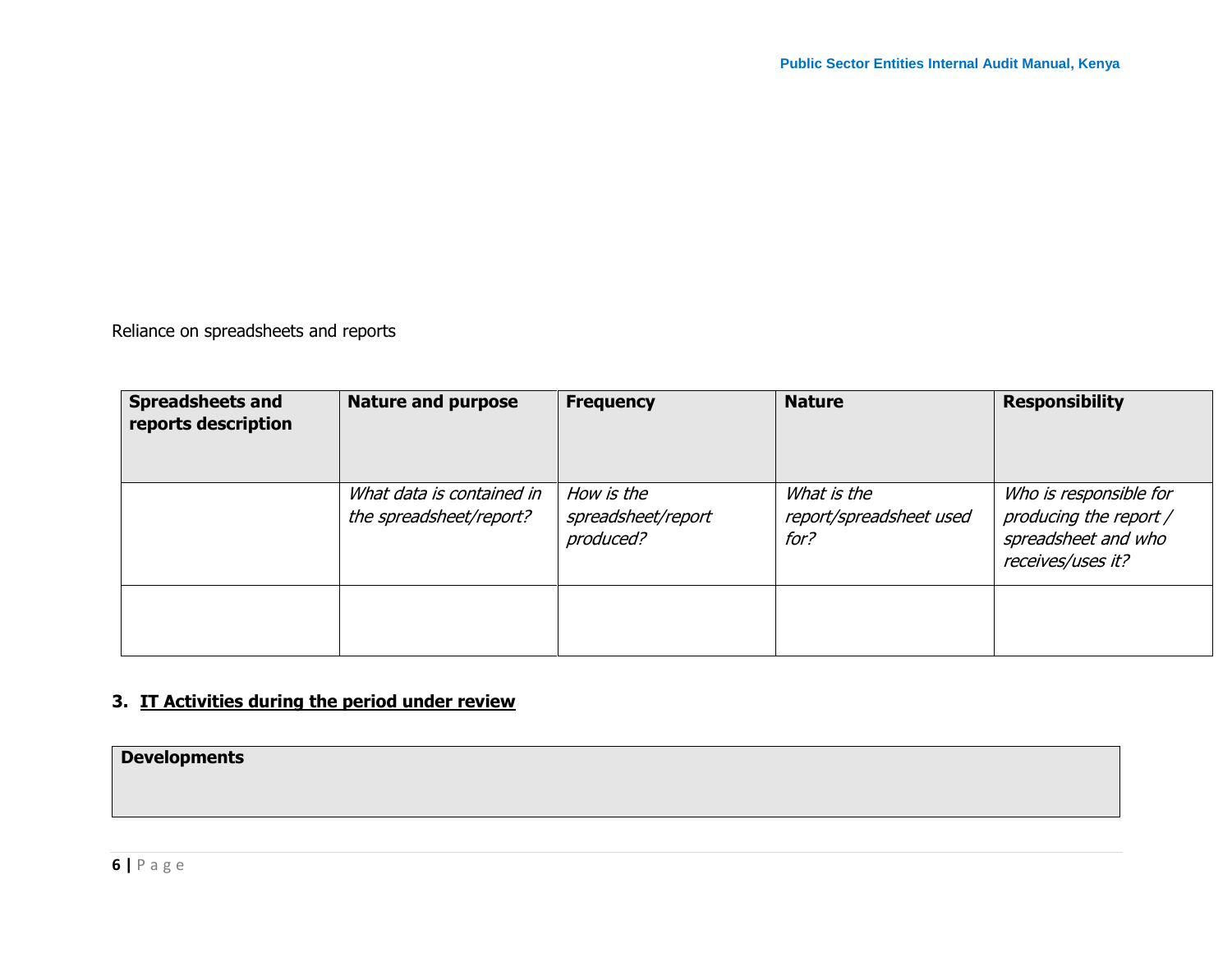| Have there been any new systems implemented or developments/upgrades to existing systems during the period<br>under review? | YES / NO |
|-----------------------------------------------------------------------------------------------------------------------------|----------|
| Comments                                                                                                                    |          |
| Where new systems/upgrades or changes to systems have been implemented, are these tested prior to running<br>them?          | YES / NO |
| Comments                                                                                                                    |          |

| <b>Hardware and software changes</b>                                                                                                          |          |
|-----------------------------------------------------------------------------------------------------------------------------------------------|----------|
| Has any new hardware or software been implemented or have there been any significant software enhancements<br>during the period under review? | YES / NO |
| Comments                                                                                                                                      |          |

**Security changes**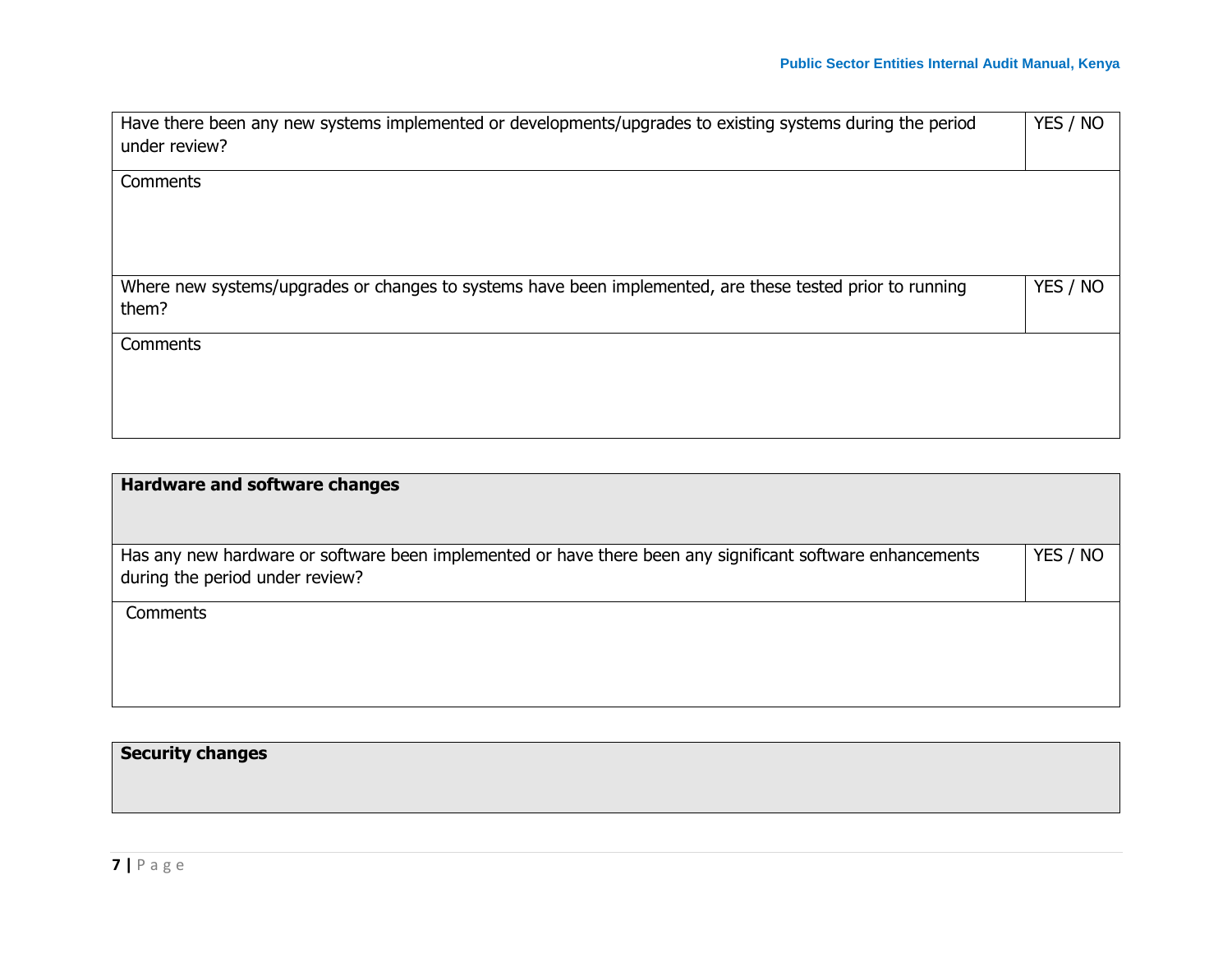$\bigcirc$ 

| Have there been any significant changes in the IT security architecture or the administration of security? | YES / NO |
|------------------------------------------------------------------------------------------------------------|----------|
| Comments                                                                                                   |          |
|                                                                                                            |          |
|                                                                                                            |          |

| <b>Problems</b>                                                                                                                                               |          |
|---------------------------------------------------------------------------------------------------------------------------------------------------------------|----------|
| Are there any known or developing problems with systems (e.g., frequent occurrences of financial system and data<br>recoveries or other signs of instability) | YES / NO |
| Comments                                                                                                                                                      |          |
|                                                                                                                                                               |          |

| Data corruption                                                                                                                   |          |
|-----------------------------------------------------------------------------------------------------------------------------------|----------|
| Is there any known data corruption, security breaches or other incidents that could have an impact on the financial<br>statements | YES / NO |
| Comments                                                                                                                          |          |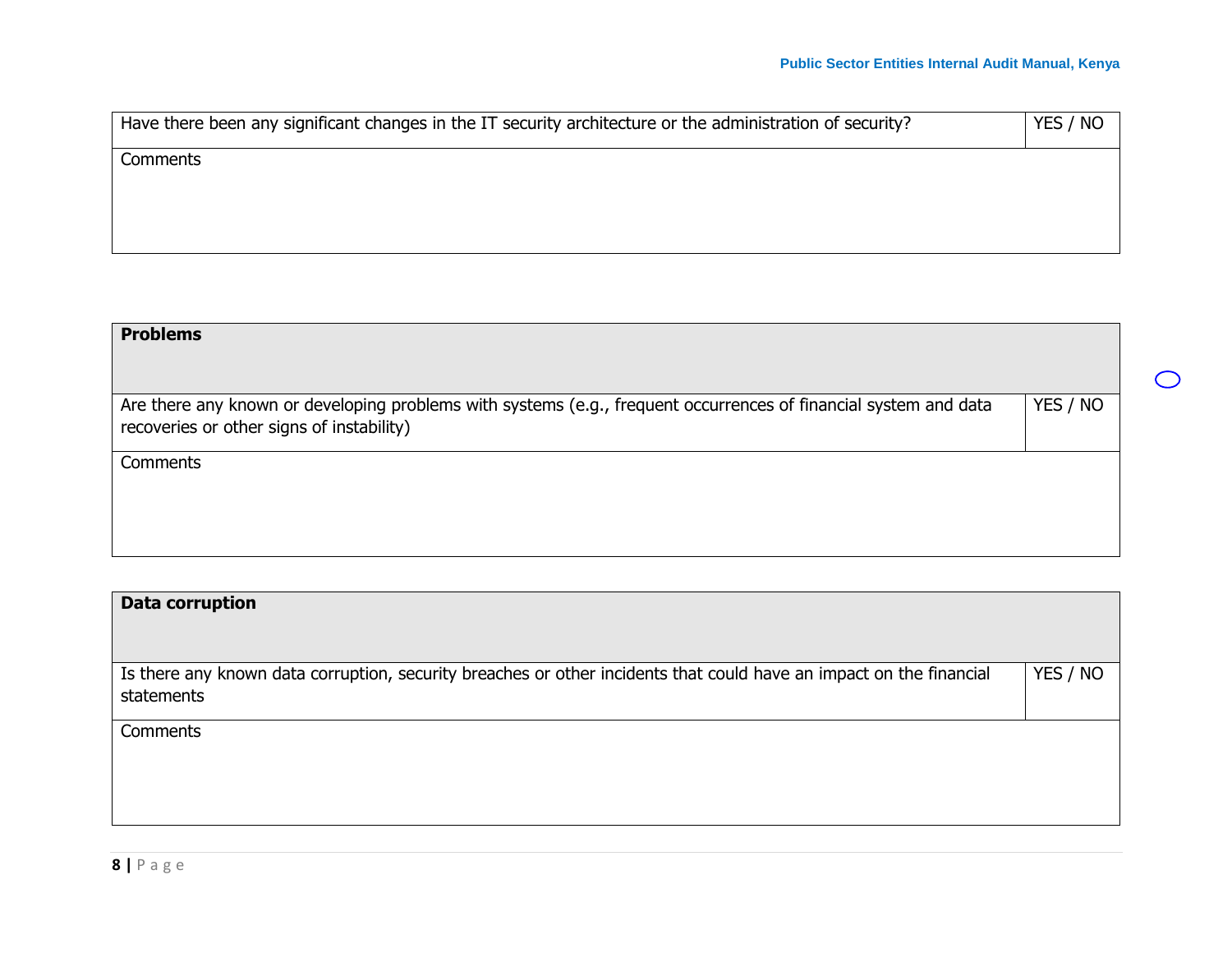# **Management's responses to risks arising from information systems and technology**

How has the management responded to risks arising from information systems and technology?

**Comments** 

# **4. Other changes during the period under review**

| Changes in business activities and/or risks                                                                                                                                                                                                                              |          |
|--------------------------------------------------------------------------------------------------------------------------------------------------------------------------------------------------------------------------------------------------------------------------|----------|
| Have there been any significant changes in the entity's business activities or risks that could impact the ability of<br>systems to reliably process and maintain transactions and balances, for example because of a change in the nature or<br>volume of transactions? | YES / NO |
| Comments                                                                                                                                                                                                                                                                 |          |

**Changes in accounting or regulatory requirements**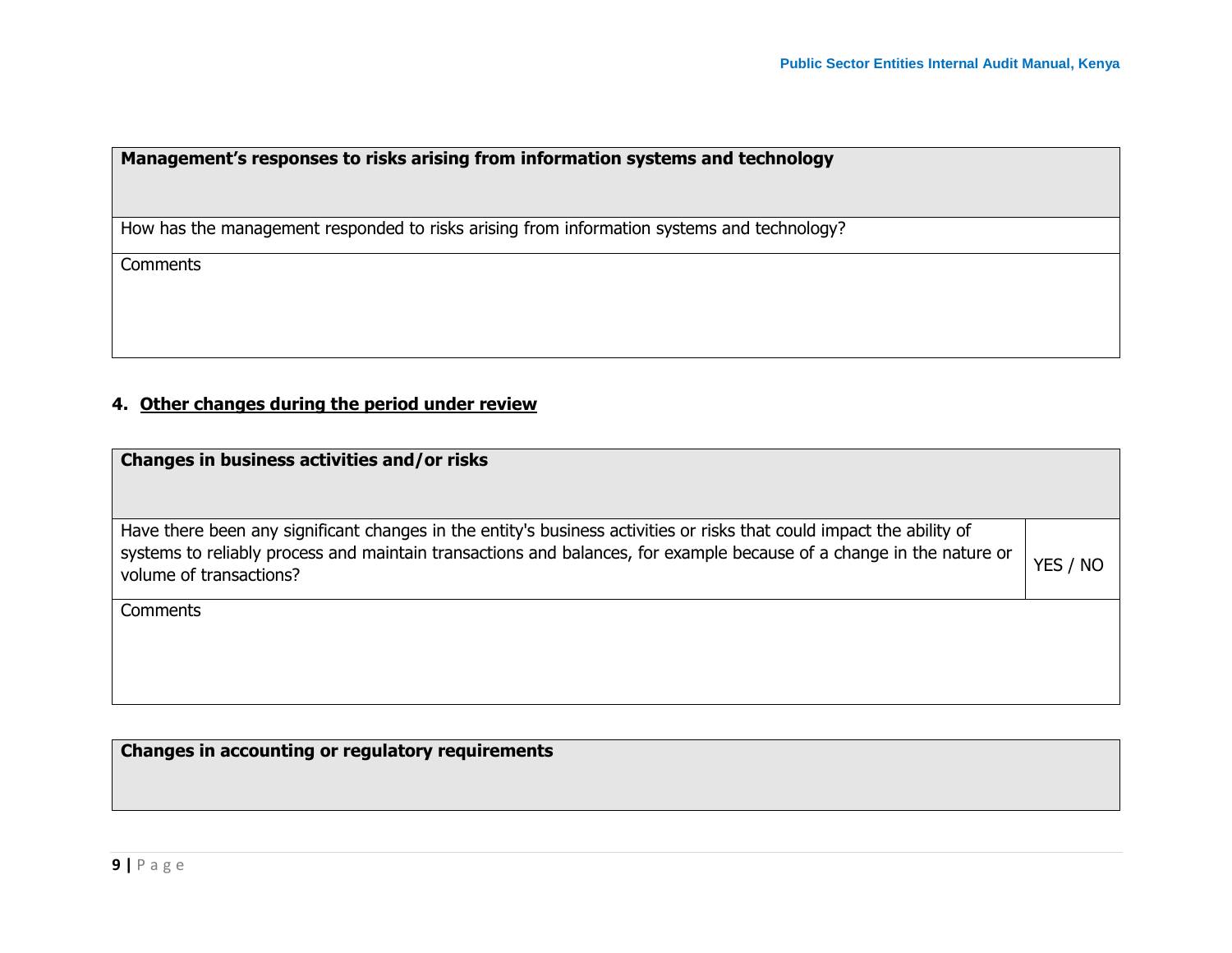| Significant changes in accounting or regulatory requirements that have system or business process implications | YES / NO |
|----------------------------------------------------------------------------------------------------------------|----------|
| Comments                                                                                                       |          |
|                                                                                                                |          |
|                                                                                                                |          |

| <b>Changes in staff</b>                                         |          |
|-----------------------------------------------------------------|----------|
| Significant changes in operations or significant staff turnover | YES / NO |
| Comments                                                        |          |
|                                                                 |          |
|                                                                 |          |

| <b>Structure, policy and processes</b>                                                                                                                                            |          |
|-----------------------------------------------------------------------------------------------------------------------------------------------------------------------------------|----------|
| Have there been any significant changes in the entity structure or policies and procedures (including manual controls)<br>within key business processes or within the IT function | YES / NO |
| Comments                                                                                                                                                                          |          |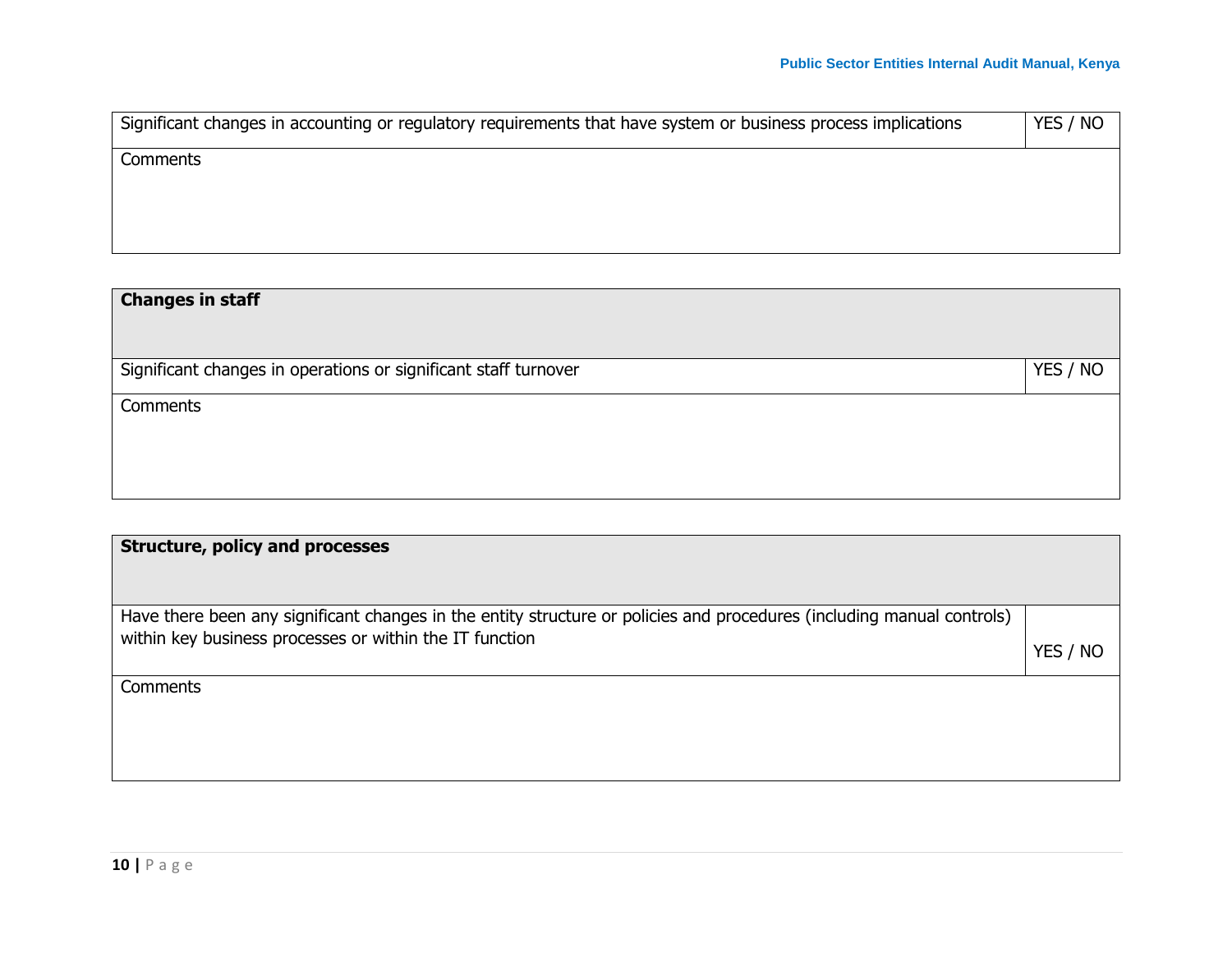#### **PART II: ASSESSING THE COMPLEXITY OF THE IT ENVIRONMENT**

The purpose of this form is to enable the auditor to assess the general complexity of the entity's information system (IS) environment with a view to deciding whether or not to seek the assistance of the specialist IT auditor in evaluating entity's information systems controls and also to enable the auditors to assess the inherent risk relating to use of information technology by the entity.

For completing this form the auditor should

- review the understanding the IT environment questionnaire
- review last year's working papers : the auditor should confirm that the information remains up to date and accurate;
- tour the entity's computer facilities and observe its IT operations
- interview IT staff and Head of IT and the management responsible for financial operations
- review internal audit reports on IT controls
- Review key entity documents (the IT strategy, the business plan, expenditure profiles).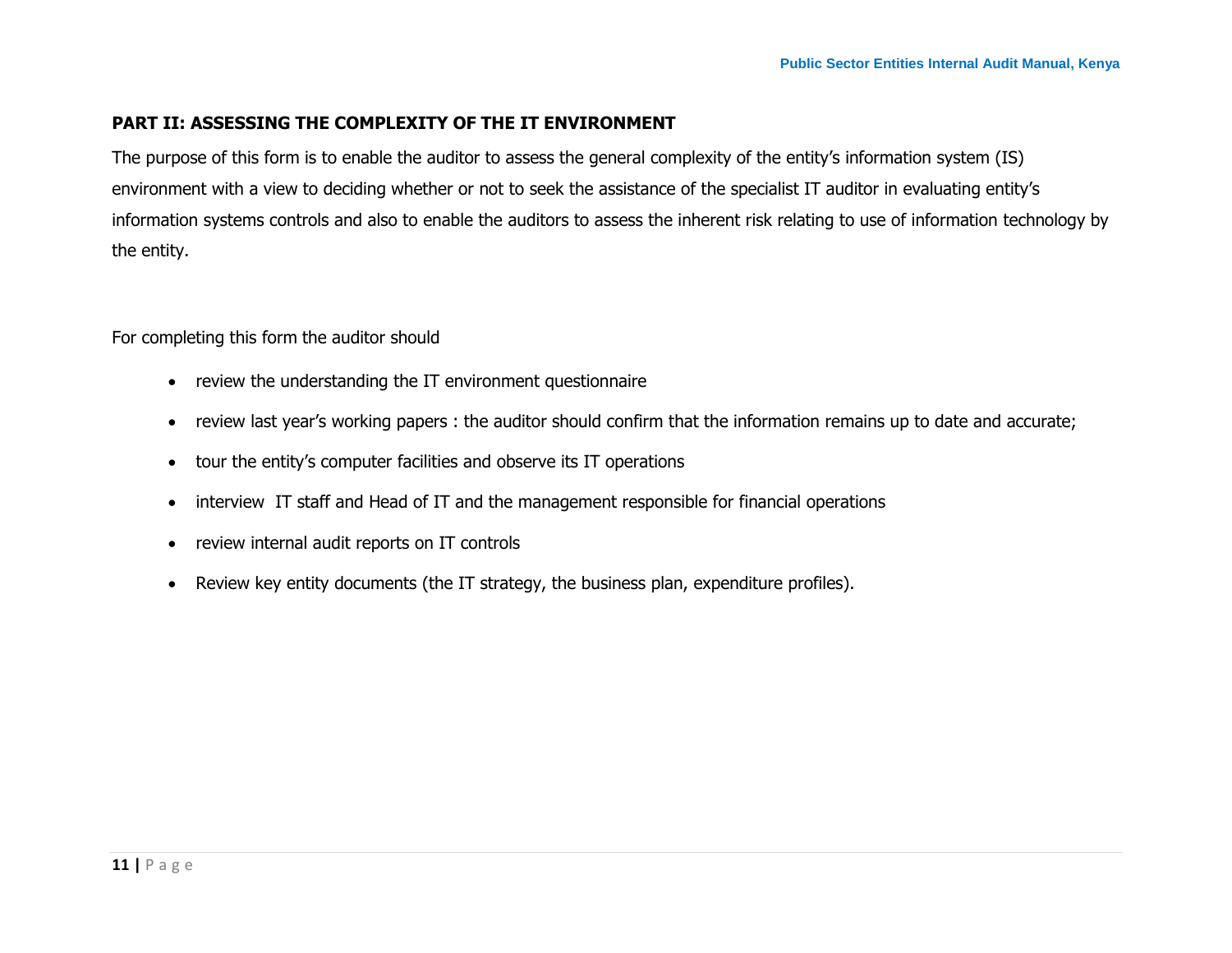| <b>Key questions</b>                                                                                                                                                                                                                                            | Yes/No | <b>WP</b><br>ref | <b>Remarks</b> |
|-----------------------------------------------------------------------------------------------------------------------------------------------------------------------------------------------------------------------------------------------------------------|--------|------------------|----------------|
| A. Significant use of IT                                                                                                                                                                                                                                        |        |                  |                |
| If the answer to the following question is negative, there is no need to evaluate entity's IT controls.                                                                                                                                                         |        |                  |                |
| Does the entity use IT systems and any application programme for any<br>of its processes?                                                                                                                                                                       |        |                  |                |
| Non-complex IT system<br>В.                                                                                                                                                                                                                                     |        |                  |                |
| If on the basis of the following questions it is determined that the entity is small or possesses a non-complicated IT environment, auditors<br>may attempt review the general and application controls without seeking the assistance of specialist IT auditor |        |                  |                |
| Does the entity use a spreadsheet package or a standard, non-modified,<br>off the shelf accounting package like QuickBooks, Ledger Works, and<br>Quicken to process its financial information?                                                                  |        |                  |                |
| Does the entity use mid- range accounting packages such as Navision,<br>Great Plains, AccPac etc to process its financial information?                                                                                                                          |        |                  |                |
| If the entity uses either be-spoke (custom developed) or COTS<br>(commercial off the shelf) systems to process its financial information<br>which of the following modules have been computerized?                                                              |        |                  |                |
| GL<br>Cash                                                                                                                                                                                                                                                      |        |                  |                |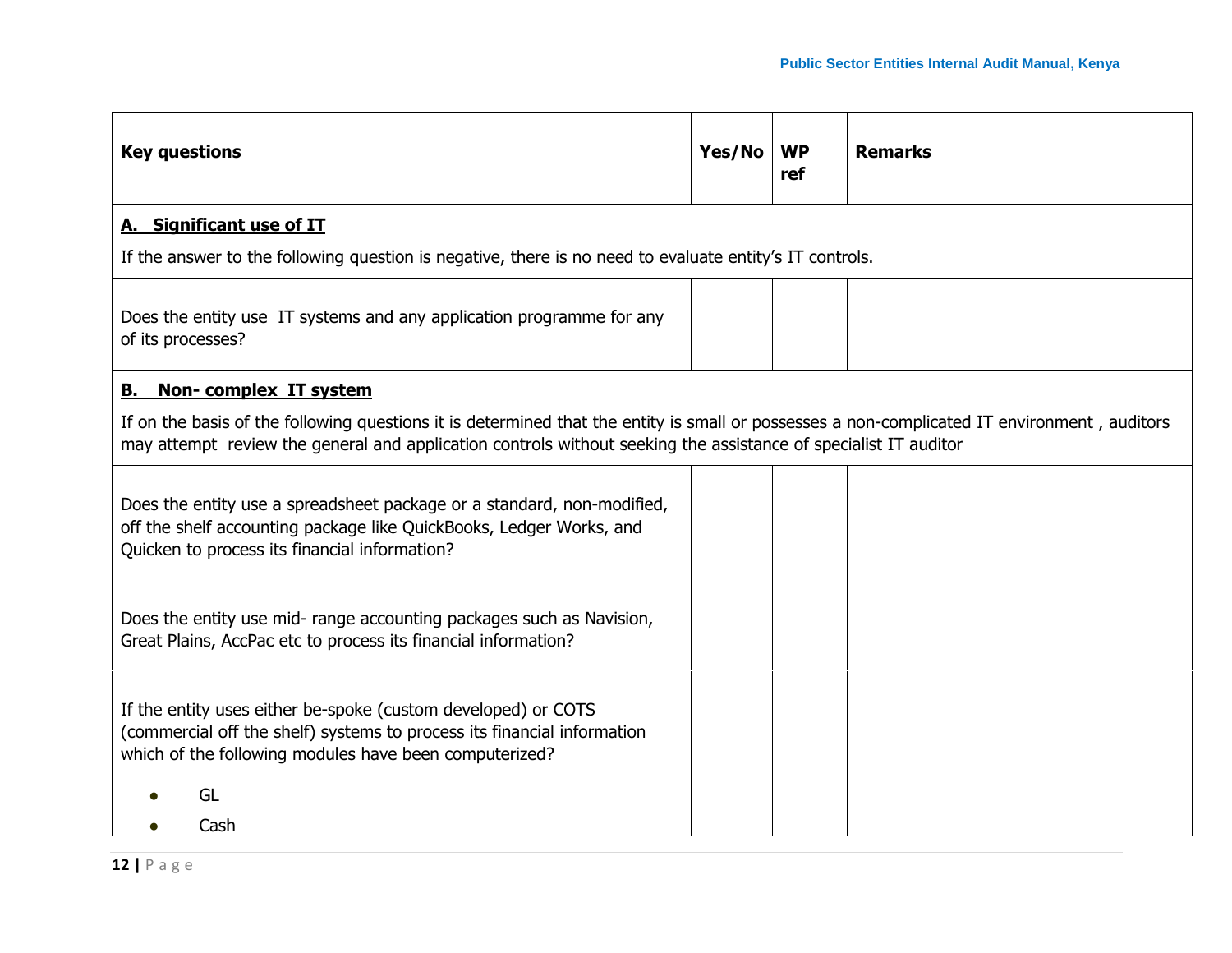| <b>Key questions</b>                                                                                                                 |  | <b>WP</b><br>ref | <b>Remarks</b> |
|--------------------------------------------------------------------------------------------------------------------------------------|--|------------------|----------------|
| Payables                                                                                                                             |  |                  |                |
| <b>Receivables</b>                                                                                                                   |  |                  |                |
| Is it true that there have been minimal, or no changes made to the<br>financial systems since the last audit?                        |  |                  |                |
| <b>Complex IT environment</b><br><u>C.</u>                                                                                           |  |                  |                |
| If the answer to the following questions are in the affirmative, the auditor will seek the assistance of the Specialist IT auditors. |  |                  |                |
| Does the entity's IS systems use local or wide area networks (LAN or<br>WAN) or both?                                                |  |                  |                |
| Does the entity use financial systems which may be characterized as<br>online transaction processing systems?                        |  |                  |                |
| Are the financial applications supported by complex RDBMS (relational<br>Database Management Systems) systems                        |  |                  |                |
| <b>High risk IS environment</b><br>D.                                                                                                |  |                  |                |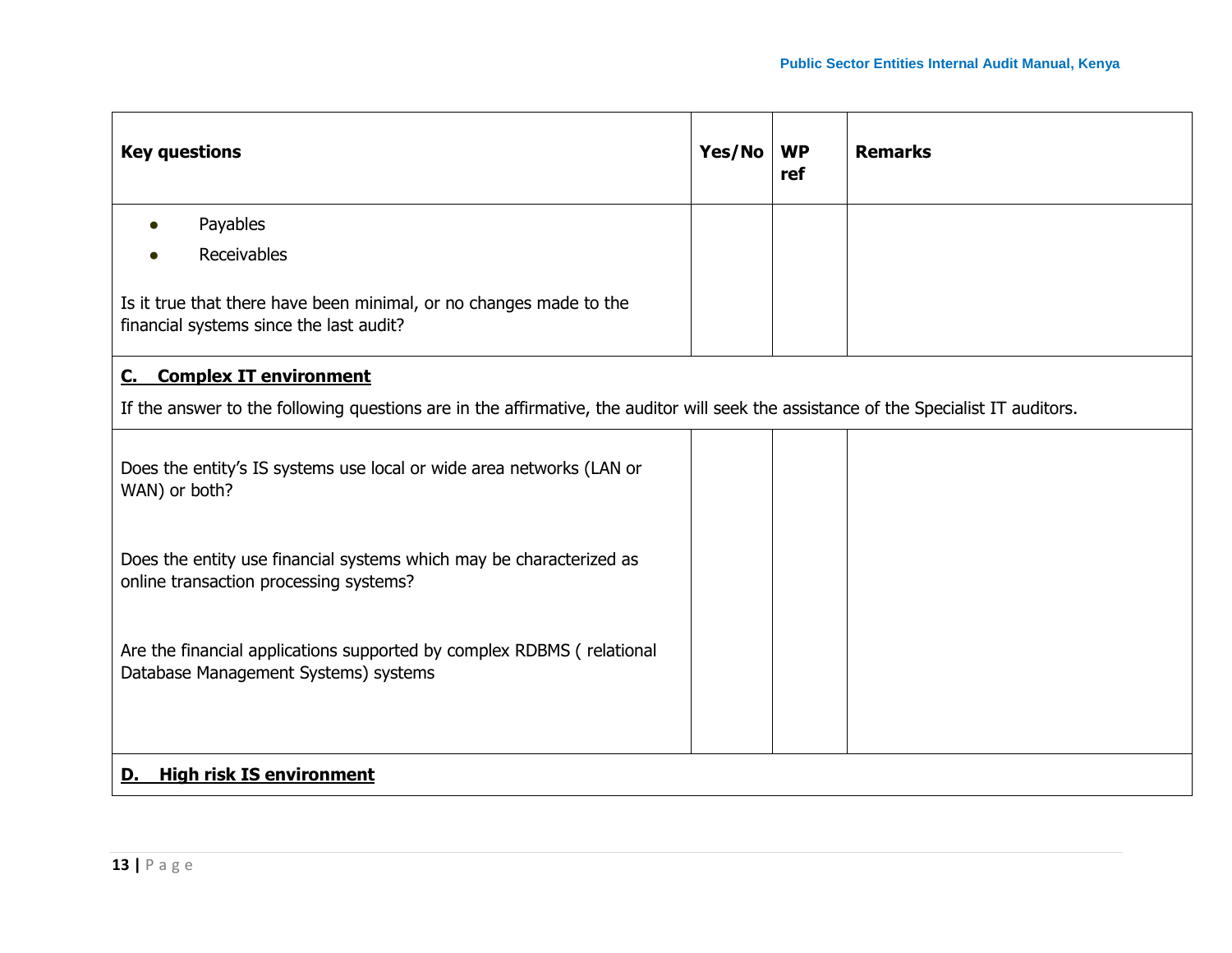| <b>Key questions</b>                                                                                                                                                                                                                                                   | Yes/No | <b>WP</b><br>ref | <b>Remarks</b> |
|------------------------------------------------------------------------------------------------------------------------------------------------------------------------------------------------------------------------------------------------------------------------|--------|------------------|----------------|
| If the answers to the following questions are in the affirmative, the inherent risk relating to entity's usage of IT may be assessed as<br>maximum                                                                                                                     |        |                  |                |
| Does the entity use or planning to introduce an enterprise resource<br>planning (ERP) package                                                                                                                                                                          |        |                  |                |
| Is the entity's IT Budget amounts to approx. 5-10% of entire entity<br>budget ?                                                                                                                                                                                        |        |                  |                |
| Is there a significant risk from the entity's use of IT. This can be<br>determined from reviewing any past history of IT related frauds, system<br>failures, the entity's attitude to IT and computer controls                                                         |        |                  |                |
| <b>E.</b> Assessing Cyber Security Risk                                                                                                                                                                                                                                |        |                  |                |
| Are senior management and the governing body (audit committee, board<br>of directors, etc.) aware of key risks related to cybersecurity.                                                                                                                               |        |                  |                |
| Do cybersecurity initiatives receive adequate support and priority?<br>Has management performed a risk assessment to identify assets<br>susceptible to cyber threats or security breaches, and has the potential<br>impact (financial and nonfinancial) been assessed? |        |                  |                |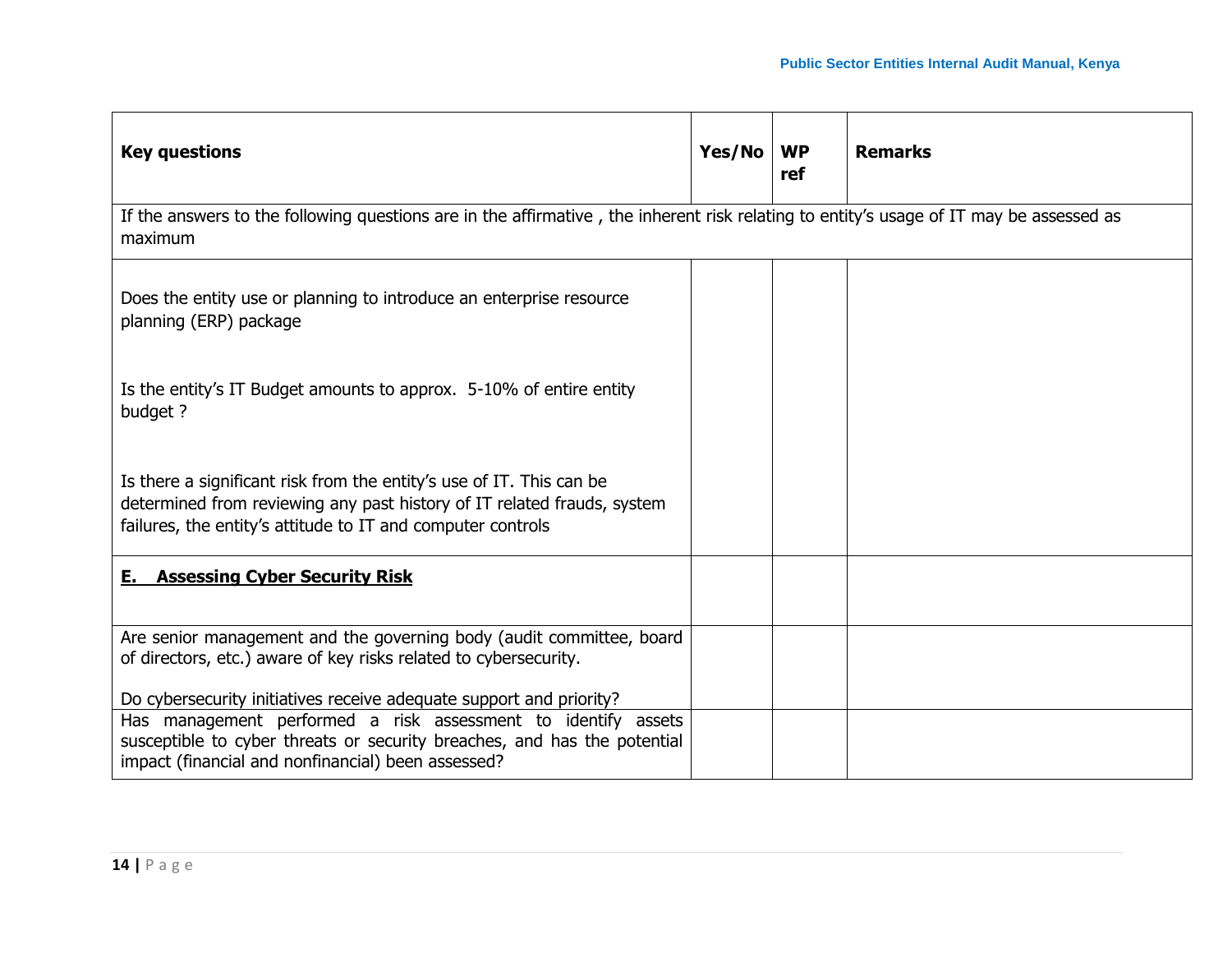| <b>Key questions</b>                                                                                                                                                                                                                                                                                                                                                                                                 | Yes/No | <b>WP</b><br>ref | <b>Remarks</b> |
|----------------------------------------------------------------------------------------------------------------------------------------------------------------------------------------------------------------------------------------------------------------------------------------------------------------------------------------------------------------------------------------------------------------------|--------|------------------|----------------|
| Are first and second lines of defense collaborating with their peers in the<br>industry (e.g., conferences, networking forums, and webcasts) to keep<br>current with new/emerging risks, common weaknesses, and cybersecurity<br>breaches associated with cybersecurity?                                                                                                                                             |        |                  |                |
| Are cybersecurity policies and procedures in place, and do employees and<br>contractors receive cybersecurity awareness training on a periodic basis?                                                                                                                                                                                                                                                                |        |                  |                |
| Are IT processes designed and operating to detect cyber threats?                                                                                                                                                                                                                                                                                                                                                     |        |                  |                |
| Does management have sufficient monitoring controls in place?                                                                                                                                                                                                                                                                                                                                                        |        |                  |                |
| Are feedback mechanisms operating to give senior management and the<br>board insight into the status of the entity's cybersecurity programs?                                                                                                                                                                                                                                                                         |        |                  |                |
| Does management have an effective hotline or emergency procedure in<br>place in the event of a cyberattack or threat?                                                                                                                                                                                                                                                                                                |        |                  |                |
| Have these been communicated to employees, contractors, and service<br>providers?                                                                                                                                                                                                                                                                                                                                    |        |                  |                |
| Is the internal audit activity capable of assessing processes and controls<br>to mitigate cyber threats, or does the HIA need to consider additional<br>resources with cybersecurity expertise?                                                                                                                                                                                                                      |        |                  |                |
| Does the entity maintain a list of third-party service providers that have<br>system access, including those that store data externally (e.g.,<br>IT providers, cloud storage providers, payment processors)?<br>Has an independent cybersecurity examination engagement been<br>conducted to assess the effectiveness of the service entity's controls as a<br>part of their cybersecurity risk management program? |        |                  |                |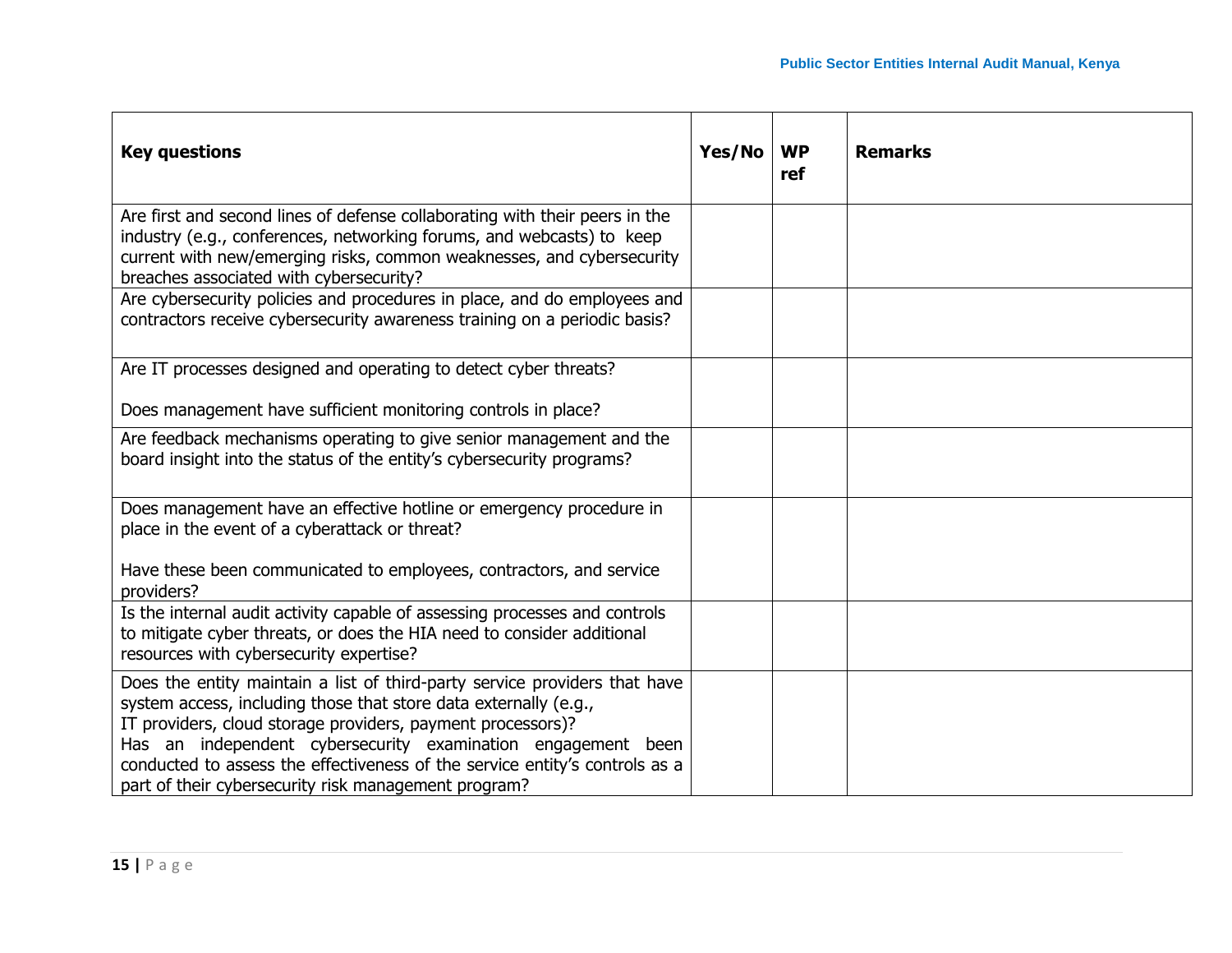| <b>Key questions</b>                                                                                                                                                                                                                                                                                                 | Yes/No | <b>WP</b><br>ref | <b>Remarks</b> |
|----------------------------------------------------------------------------------------------------------------------------------------------------------------------------------------------------------------------------------------------------------------------------------------------------------------------|--------|------------------|----------------|
| Has internal audit adequately identified common cyber<br>threats facing the entity (e.g., nation-states, cybercriminals, hacktivists,<br>networked systems, cloud providers, suppliers, social media systems,<br>malware), and incorporated these into the internal audit risk assessment<br>and planning processes? |        |                  |                |
| <b>F.</b> IT Governance Audit                                                                                                                                                                                                                                                                                        |        |                  |                |
| Are IT and operational structures clearly defined?                                                                                                                                                                                                                                                                   |        |                  |                |
| Are communication channels between IT leaders and organization leaders<br>clearly<br>defined?                                                                                                                                                                                                                        |        |                  |                |
| Are executives actively involved in the decision making processes related<br>to IT?                                                                                                                                                                                                                                  |        |                  |                |
| Does the Accounting Officer (and Heads of Department) have a clear<br>understanding of IT?                                                                                                                                                                                                                           |        |                  |                |
| Does the entity strategy address IT? Is there an IT strategy?                                                                                                                                                                                                                                                        |        |                  |                |
| Are organizational improvements through IT resources evaluated?                                                                                                                                                                                                                                                      |        |                  |                |